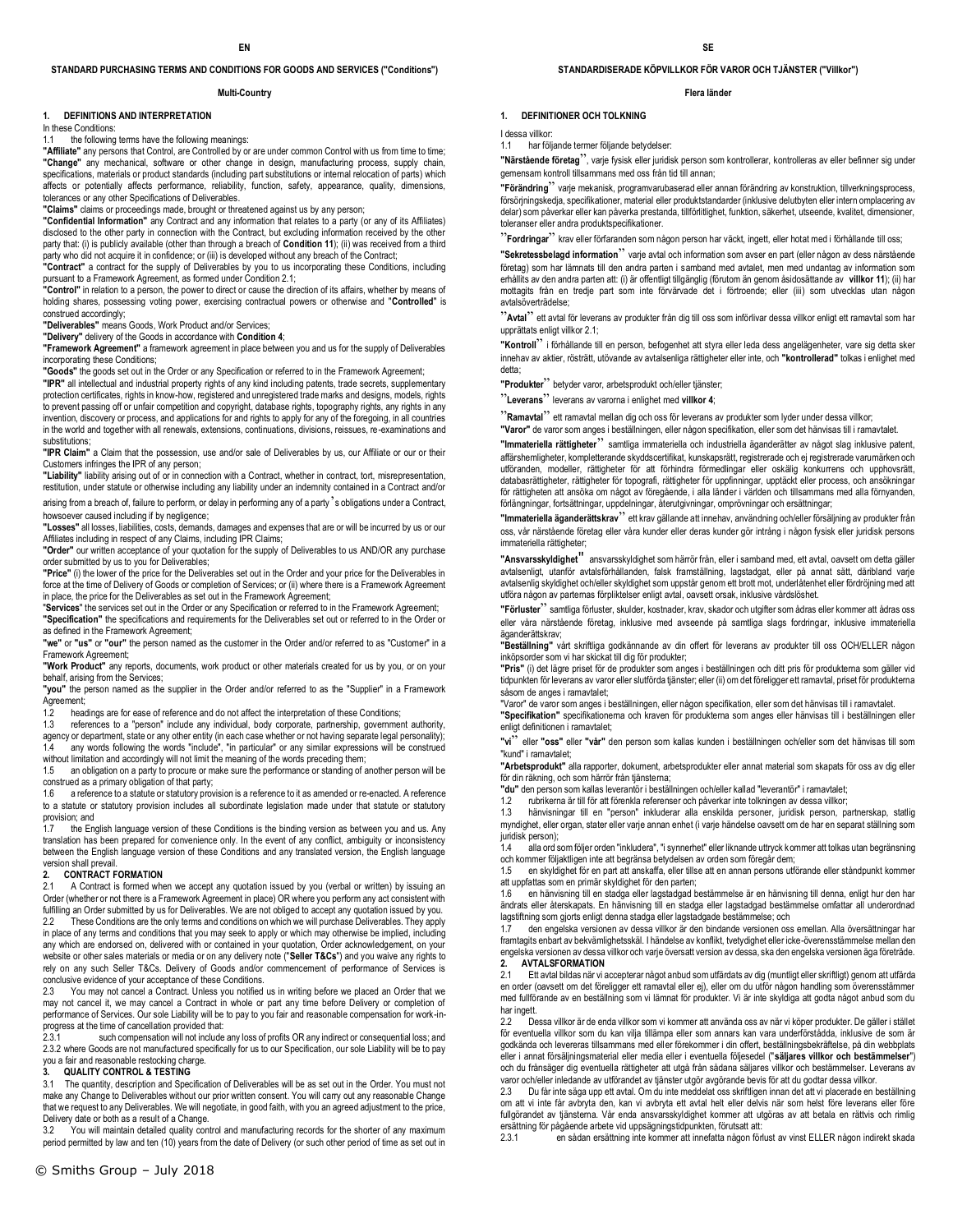a Framework Agreement or Order), which we or a third party on our behalf may inspect or receive copies of on demand.

3.3 We may inspect and test Goods at any time prior to Delivery. You will allow us and our representatives to enter your premises to carry out such inspection and testing and will provide us with all facilities reasonably required. If, following such inspection or testing, we are not satisfied that the Goods will comply with Condition 5.1, you will take all steps necessary to ensure compliance.

3.4 You will maintain a quality control system that meets any international standard as required by us, or which is otherwise approved by us and such test and inspection system as we may require.

3.5 You may not deliver the Goods by separate instalments without our prior written consent. Instalments will be invoiced separately by you.

### **4. DELIVERY OF GOODS / SUPPLY OF SERVICES**

4.1 Unless otherwise specified in an Order, you will deliver the Goods DDP (Incoterms 2010) to the address specified in the Order during our normal business hours on the date specified in the Order. You will be responsible for off-loading the Goods from the delivery vehicle. Delivery of the Goods will occur when they have been off-loaded at the delivery address.

4.2 You will perform Services in accordance with the applicable timetable communicated to you or as set out in the Order to meet all Specifications.

4.3 Time is of the essence for performance of your obligations under the Contract. If you are late performing your obligations under the Contract, you will pay to us a sum equal to 1.5% of the Price for each week of delay up to a maximum of 15% of the Price. You and we agree that this amount is reasonable and proportionate AND the most effective way of compensating us for part or all of our losses arising from late performance. However, you and we intend that we should be able to recover general damages as well as such sums in circumstances where we have suffered loss in excess of such sums as a result of your late performance. Therefore, our rights to any such sums under this **Conditions 4.3** is without prejudice to any other rights which we may have under the Contract or otherwise in respect of late performance, including the right to sue for damages or other relief and/or to terminate the Contract. A claim for general damages for late performance will be reduced by the amount of such sums under this **Conditions 4.3** actually applied or paid in respect of such late performance.

4.4 Services will be accepted by us when we are satisfied that the Services comply with the Specifications.<br>4.5 You will make sure that the Goods are marked in accordance with our instructions and any applicable You will make sure that the Goods are marked in accordance with our instructions and any applicable laws, rules and regulations and are properly packed and secured; marked with information on their origin; Delivery is accompanied by a prominently displayed delivery note showing the Order number, date of Order, type and quantity of Goods, and any special storage instructions; and delivered with all operating and safety instructions, clearly displayed warning notices and such other information as may be necessary for the proper use, maintenance and repair of the Goods.<br>4.6 If you fail to deliver the Goods on tir

If you fail to deliver the Goods on time we may terminate the Contract immediately by giving you notice, in which case you will refund any monies already paid by us in relation to the Goods that have not been delivered and indemnify us and our Affiliates against our Losses as a result of your failure to supply Goods, including obtaining substitute goods from another supplier.<br>4.7 We will have a reasonable period of time

We will have a reasonable period of time following Delivery to inspect Goods. We may reject Goods which do not meet Specifications. We can also reject Goods which are more or less than the quantity or type Ordered or delivered prior to the date specified on the Order. Rejected Goods will be returned at your cost and expense. If we accept Goods delivered prior to the date specified on the Order we may charge you the cost of storing them until the actual specified Delivery date.

4.8 Risk in the Goods passes to us on the later of acceptance and Delivery. Ownership of the Goods passes to us on the earlier of payment of the Price and Delivery.<br>4.9 You will notify us in writing as soon you are aware

You will notify us in writing as soon you are aware that any Goods or the product support for the Goods are to be discontinued or made of "end of sale" or "end of life". At our request, you and we will agree in good faith a reasonable period of time during which you will keep agreed spare parts available for us for any<br>discontinued, desupported, end of life or end of sale Goods.

### **5. YOUR OBLIGATIONS**

### 5.1 You will make sure that the Goods will:

5.1.1 be of satisfactory quality, comprise genuine, new materials (which are not used, refurbished, reconditioned, remanufactured, counterfeit or of such age as to impair usefulness or safety) and be fit for any purpose notified by us to you;

 $5.1.2$  conform to, satisfy and be capable of the Specifications;<br>5.1.3 be free from defects in design. materials and w

be free from defects in design, materials and workmanship;

5.1.4 be sold to us with full and unencumbered title and not infringe the IPR of any third party;<br>5.1.5 comply with all (i) applicable laws. (ii) requlatory requirements and (iii) standard

comply with all (i) applicable laws, (ii) regulatory requirements and (iii) standards and

requirements of relevant statutory and regulatory bodies; and

5.1.6 be safe and without risk to health.

5.2 In respect of Services, You will:

5.2.1 perform Services with the best care, skill and diligence in accordance with best practice;

5.2.2 use personnel (and sufficient number of personnel) who are suitably skilled and experienced to perform the Services;

5.2.3 make sure that the Services conform with our reasonable instructions, comply with Specifications, are performed to meet the purposes notified by us to you and do not infringe the IPR of any third party;

5.2.4 provide all equipment, tools and vehicles and other items required to provide the Services;

5.2.5 obtain and at all times maintain all licences and consents required for the provision of the Services;

5.2.6 comply with all applicable laws, regulations, regulatory policies, guidelines or industry codes which may apply to the provision of the Services; and<br>5.2.7 pot do or omit to do anything

not do or omit to do anything which may cause us or our Affiliates to lose any licence, authority, consent or permission required for our or their business.<br>5.3 You will observe all health and safety rules and

You will observe all health and safety rules and regulations and any other security requirements that apply at any of our premises and ensure that your personnel are insured against all risks while working on our premises.

5.4 Without affecting any of our other rights or remedies, if you materially breach any of these Conditions OR any Goods (whether or not accepted in whole or in part) do not conform with **Condition 5.1** during the longer of (i) your warranty period for the Goods and (ii) 12 months following Delivery OR any Services breach **Condition 5.2**, then we may:<br>5.4.1 terminate the

5.4.1 terminate the Contract and any other existing Contracts immediately with notice;<br>5.4.2 require you, at our option, to promptly repair or replace the relevant Goods or

require you, at our option, to promptly repair or replace the relevant Goods or reperform the relevant Services free of charge;

5.4.3 reject the Deliverables (in whole or in part) and require you to refund the Price for the relevant Deliverables;<br>5.4.4

5.4.4 accept the Deliverables subject to an equitable Price reduction; or 5.4.5 at your expense, repair or have a third party repair the Goods or re

at your expense, repair or have a third party repair the Goods or reperform or have a third party reperform the Services and you will indemnify us and our Affiliates against our Losses (including from any IPR Claims) arising from such breach.<br>5.5 Condition 5.4 will apply to

5.5 **Condition 5.4** will apply to any repaired or replacement Goods supplied under **Condition 5.4.2.**

5.6 If, as a result of any Goods not conforming with **Condition 5.1** or Services not conforming with **Condition 5.2** or otherwise representing an unreasonable risk of harm to the public or the environment, we determine a recall, removal or correction campaign ("campaign") is necessary or are required to carry out a campaign, we may implement such campaign and you will indemnify us and our Affiliates against all Losses incurred as a result of any such campaign.

**6. OUR PROPERTY**

eller följdskada; och

2.3.2 när varor inte tillverkas specifikt för oss enligt vår specifikation, kommer vår enda ansvarsskyldighet bestå utav att betala dig en rättvis och rimlig återanskaffningsavgift.

#### **3. KVALITETSKONTROLL OCH PROVNING**

Mängden, beskrivningen och specifikationen av produkter kommer att vara i enlighet med vad som anges i beställningen. Du får inte göra några ändringar i produkterna utan att på förhand mottagit vårt skriftliga samtycke. Du kommer att utföra alla rimliga ändringar, som vi begär, med avseende på alla produkter. I händelse av en ändring kommer vi att i god tro förhandla fram en överenskommen justering av pris, leveransdatum eller båda två. 3.2 Du kommer att upprätthålla detaljerade protokoll över kvalitetskontroll och tillverkning för varje kortare period av en maximal period som tillåts enligt lag och under tio (10) års tid från leveransdatumet (eller en annan tidsperiod som anges i ramavtalet eller beställningen) som vi, eller en tredje part som företräder oss, kan komma att inspektera eller ta emot kopior av på begäran.

3.3 Vi kan inspektera och testa varor när som helst före leverans. Du kommer att tillåta oss och våra representanter tillträde till dina lokaler för utförande av sådan inspektion och testning, samt tillhandahålla oss samtliga rimligtvis nödvändiga faciliteter. Om vi, efter en sådan inspektion eller testning, inte är övertygade om att varorna kommer att uppfylla villkor 5.1, kommer du att vidta alla nödvändiga åtgärder för att säkerställa att de uppfyller de villkoren.<br>34 Du kommer a

3.4 Du kommer att upprätthålla ett kvalitetsstyrningssystem som uppfyller varje internationella standard som vi behöver, eller som har godkänts av oss, samt ett sådant test- och inspektionssystem som vi kan komma att behöva. 3.5 Du får inte leverera varorna genom enskilda delleveranser utan att på förhand ha erhållit vårt skriftliga samtycke. Delleveranser faktureras separat av dig.

### **4. LEVERANS AV VAROR/LEVERANS AV TJÄNSTER**

4.1 Om inte annat anges i en beställning levererar du varorna förtullade (Incoterms 2010) till den adress som anges i beställningen, under våra normala öppettider på det datum som anges i beställningen. Du kommer att ansvara för lossandet av varorna från leveransfordonet. Leverans av varorna kommer att vara när de har lossats vid leveransadressen.<br>42 Du kommer at

4.2 Du kommer att utföra tjänster i enlighet med den gällande tidtabell som har meddelats dig, eller som har angetts i beställningen i enlighet med alla specifikationer.

4.3 Tiden är av största vikt med avseende på utförandet av dina avtalsenliga skyldigheter. Om du blir försenad med dina avtalsenliga förpliktelser, ska du betala oss en summa som motsvarar 1,5% av priset för varje försenad<br>vecka, upp till högst 15% av priset. Du och vi är överens om att detta belopp är rimligt och proportionellt OC mest effektiva sättet att kompensera oss för en del av eller samtliga våra förluster som uppstår på grund av försenade utföranden. Du och vi anser även att vi ska kunna återvinna ersättning för ett allmänt skadeståndskrav, samt dylika belopp i de fall där vi har drabbats av förluster som överstiger dylika belopp till följd av ditt sena utförande. Vår rätt till sådana belopp enligt **villkor 4.3** påverkar därför inte övriga rättigheter som vi kan ha enligt avtalet eller på annat sätt med avseende på sena utföranden, inklusive rätten att väcka skadestånd eller annan lindring och/eller att säga upp avtal. Ett allmänt skadeståndskrav på grund av sent utförande kommer att reduceras med summan av sådana belopp enligt **villkor 4.3** som faktiskt har tillämpats eller betalats med avseende på sådan sen prestation.

4.4 Tjänsterna accepteras av oss när vi anser att tjänsterna uppfyller specifikationerna.

Du kommer att se till att varoma är märkta enligt våra instruktioner samt gällande lagar, regler och föreskrifter, att de är ordentligt packade och säkrade; märkt med information om deras ursprung; Leveransen åtföljs av en framträdande följesedel som på ett tydligt sätt visar beställningsnummer, beställningsdatum, typ och mängd varor, samt eventuella speciella lagringsinstruktioner; och levereras med samtliga drifts- och säkerhetsanvisningar, tydliga varningsetiketter och annan information som kan vara nödvändig för korrekt användning, underhåll och reparation av varorna.

4.6 Om du försummar att leverera varorna i tid kan vi komma att säga upp avtalet omedelbart genom att meddela dig. I så fall kommer du att återbetala eventuella pengar som vi redan betalat i samband med de varor<br>som inte har levererats och du ersätter oss och våra närstående företag för våra förluster till följd av att du levererat varorna, vilket inkluderar att införskaffa ersättningsvaror från en annan leverantör.

4.7 Vi kommer att ha en rimlig tidsperiod efter leverans för varuinspektion Vi kan avvisa varor som inte uppfyller specifikationerna. Vi kan även avvisa varor som i mer eller mindre grad överensstämmer med den varukvantitet eller -typ, som beställdes eller levererades före det datum som anges i beställningen. Kostnader och utgifter för återsändande av avvisade varor betalas av dig. Om vi accepterar varor som är levererade före det datum som anges på beställningen kan vi komma att debitera dig kostnaden för att lagra dem fram till det aktuella angivna leveransdatumet.

4.8 Ansvaret för varorna övergår till oss efter den senare av godkännande och leveranstidpunkterna. Äganderätten till varorna övergår till oss vid den tidigare av betalnings- och leveranstidpunkterna.

4.9 Du meddelar oss skriftligen så snart du är medveten om att eventuella varor eller produktsupporten för varorna ska upphöra, eller har slut säljas eller är uttjänta. På vår begäran kommer du och vi att enas om en rimlig tidsperiod under vilken du kommer att hålla överenskomna reservdelar tillgängliga för oss för eventuella varor som har upphört, förlorat support, är uttjänta, eller inte längre säljs.<br>5. DINA SKYLDIGHETER

### **5. DINA SKYLDIGHETER**

5.1 Du kommer att se till att varorna kommer att:

5.1.1 vara av tillfredsställande kvalitet, består av gediget, nytt material (som inte använts, renoverats, omarbetats, förfalskats eller är av sådan ålder att användbarheten eller säkerheten försämras) och att de är lämpliga för alla ändamål som vi meddelat dig;

5.1.2 överensstämma med, uppfylla och kunna bestå specifikationerna;

5.1.3 vara fria från defekter i design, material och utförande;<br>5.1.4 säljas till oss med fullständig och obegränsad ägander:

5.1.4 säljas till oss med fullständig och obegränsad äganderätt och inte göra intrång i någon tredje parts immateriella äganderätt;<br>5.1.5 följa alla u

5.1.5 följa alla (i) gällande lagar, (ii) lagstadgade krav och (iii) standarder och krav i relevanta lagstadgade regler från behöriga lagstiftnings- och tillsynsmyndighet; och

5.1.6 vara säkra och utan risker för hälsan.

5.2 Med avseende på tjänster, kommer du att:

5.2.1 utföra tjänster med bästa omsorg, skicklighet och noggrannhet i enlighet med bästa praxis; 5.2.2 använda personal (och tillräckligt antal anställda) som har lämpliga färdigheter och erfarenhet för att utföra tiänsterna:

5.2.3 se till att tjänsterna överensstämmer med våra rimliga instruktioner, att de överensstämmer med specifikationerna, att de utförs för att uppfylla de ändamål som vi meddelat dig, samt att de inte gör intrång i någon tredje parts immateriella rättigheter;

5.2.4 tillhandahålla all utrustning, verktyg och fordon och andra föremål som krävs för att tillhandahålla tjänsterna; 5.2.5 erhålla och alltid upprätthålla samtliga licenser och samtycken som krävs för tillhandahållandet av tjänsterna; 5.2.6 efterleva samtliga tillämpliga lagar, föreskrifter, regleringsregler, riktlinjer eller branschkoder som kan gälla för tillhandahållandet av tjänsterna; och<br>5.2.7 inte göra eller utelämna

inte göra eller utelämna något som kan förorsaka att vi eller våra närstående företag förlorar

licenser, bemyndigande, samtycke eller tillstånd som krävs för vår verksamhet. 5.3 Du kommer att följa alla hälso- och säkerhetsregler och föreskrifter och alla andra säkerhetskrav som gäller i någon av våra lokaler och se till att din personal är försäkrad mot alla risker när de arbetar i våra lokaler.

5.4 Om du på väsentligt sätt bryter mot något av dessa villkor, ELLER mot några krav gällande varor (oavsett om de är helt eller delvis godkända) inte överensstämmer med **villkor 5.1** under längre tid än (i) din garantiperiod för varor och (ii) 12 månader efter leverans, ELLER om några tjänster bryter **villkor 5.2**, kan vi, utan att påverka några av våra andra rättigheter eller rättsmedel:

5.4.1 omgående säga upp avtalet och eventuella andra befintliga avtal och meddela detta;<br>5.4.2 kräva att du om vi önskar omedelbart och kostnadsfritt renarerar eller byter ut ifrånav

5.4.2 kräva att du, om vi önskar, omedelbart och kostnadsfritt reparerar eller byter ut ifrågavarande varor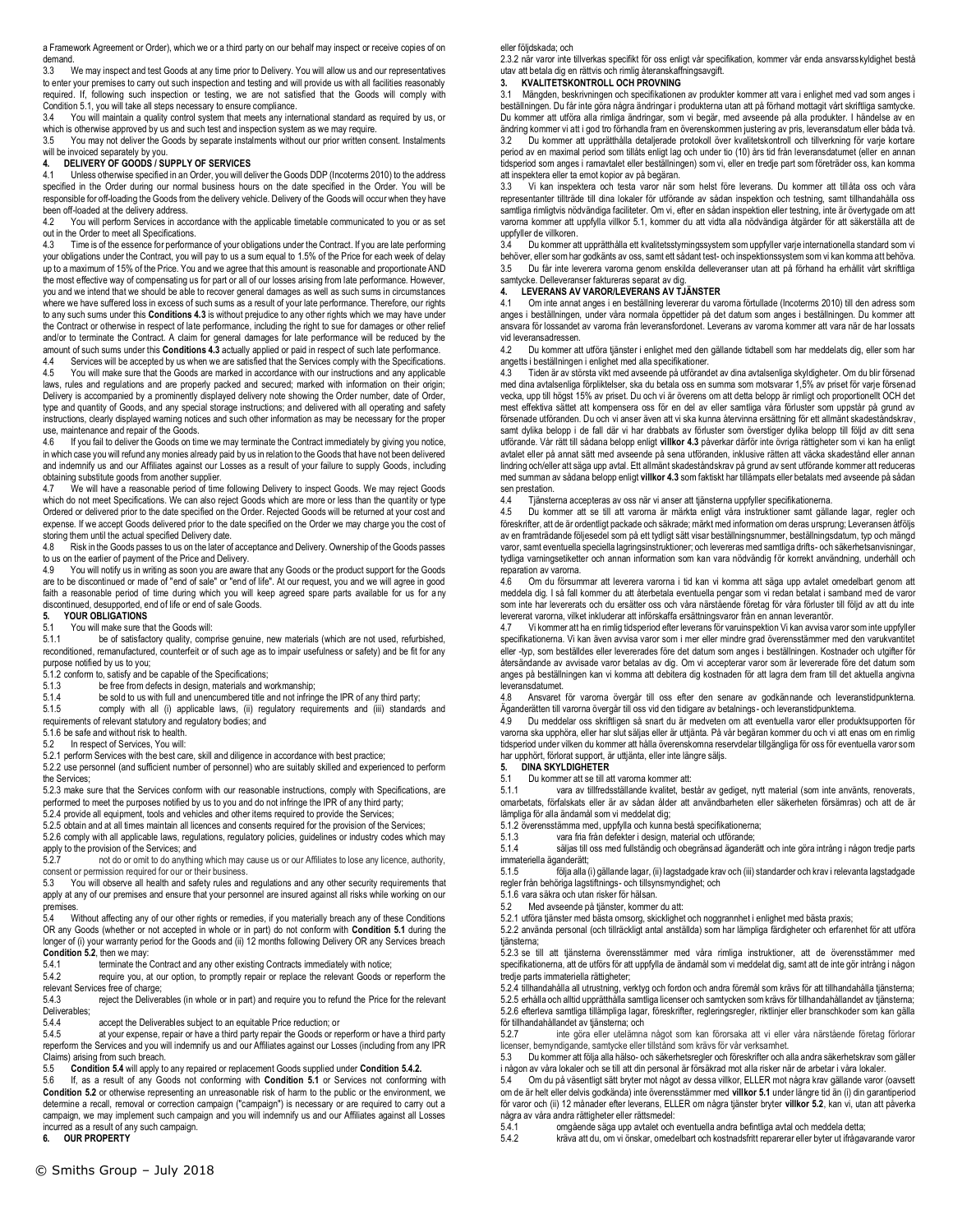6.1 All patterns, dies, moulds or other tooling or materials, supplied by us or prepared or obtained by you for us at our cost ("**Tooling**"), will be marked with our name or as otherwise specified by us and will be and remain our exclusive property returnable in good condition on demand.<br>6.2 You will insure against all risks any Tooling and also any of you

You will insure against all risks any Tooling and also any of your own tooling or property which may be kept on our premises for the purposes of providing Deliverables. You will keep all Tooling safe and in good condition while in your custody and/or under your control. All Tooling will be kept separately from your stock and other inventory.

6.3 We reserve the right to charge to you the cost of any Tooling if it is destroyed or damaged or rendered unfit for the purpose for which it was originally manufactured while under your control.<br>6.4 You will not dispose of any Tooling other than in accordance with our prior writ

6.4 You will not dispose of any Tooling other than in accordance with our prior written instructions. You will not, at any time, use Tooling, nor will you allow Tooling to be used by anyone else for any purpose other than the supply of the Deliverables unless we have previously provided our consent in writing.

6.5 We will have the right to enter your premises and remove Tooling at any time without being liable for trespass or for damages of any sort.

# **7. ASSIGNMENT OF IPR**<br>**7.1** This Condition 7 will

7.1 This **Condition 7** will apply if the Goods are to be made, modified or redesigned to our Specification. Any bespoke Specification or Work Product you create or have created for us will be treated as "Goods" for the purposes of this **Condition 7.**

7.2 We will own all present and future IPR (together with all economic and proprietary rights) in the Goods and our specification. Accordingly, you will not use our specification other than to manufacture the Goods for us. With full title guarantee, you:

7.2.1 assign to us all IPR in the Goods which subsist as at the date of the Contract:

7.2.2 assign to us (by way of present assignment of the future copyright) all future copyright in the Goods immediately upon its creation; and

7.2.3 agree to assign to us all other IPR in the Goods immediately upon its creation.

7.3 You will:

7.3.1 at your own cost, execute all such documents and do all such acts and things as we may request from time to time in order to secure our full right, title and interest in the IPR in the Goods; and

7.3.2 obtain the waiver of all moral rights (and any broadly equivalent rights) in the Goods.

7.4 The exception to **Condition 7.2** above is that any IPR in existing products, materials or data used to create Goods ("**Existing Materials**") will continue to belong to you (or your suppliers). You grant (and, where applicable, will ensure that your suppliers grant) to us, our Affiliates and our and their end customers a nonexclusive, perpetual, royaltyfree, irrevocable licence to use and to have used Existing Materials which form part of any Goods.<br>8. **PRICE AND** 

### **8. PRICE AND PAYMENT**

8.1 As long as you perform your obligations in accordance with the terms of the Contract, we will pay the Price to you in accordance with **Condition 8**.

The only sums of money we will pay in connection with the supply of the Deliverables are the Price which will be inclusive of all costs and expenses incurred by you including all packaging, insurance, carriage, duties and delivery costs.

8.3 Any sum payable under the Contract is exclusive of value added tax, sales tax and/or goods and services tax (and any other similar or equivalent taxes, duties, fees and levies imposed from time to time by any government or other authority) upon any supply made to us which will be payable in addition to that sum in the manner and at the rate prescribed by law from time to time but inclusive of all other taxes, fees and levies imposed from time to time by any government or other authority.<br>8.4 You may invoice us for the Price for the Goods following D

8.4 You may invoice us for the Price for the Goods following Delivery and for Services following completion<br>8.5 Other than as set out in Conditions 8.7 and 8.9, each invoice will be payable by us within 60 days 8.5 Other than as set out in **Conditions 8.7** and **8.9**, each invoice will be payable by us within 60 days following the date on which the invoice is received by us. You will send invoices to the address specified in the Order.<br>8.6

No payment made by us will constitute acceptance by us of any Deliverables or otherwise affect any rights or remedies which we may have against you including the right to recover any amount overpaid or wrongfully paid to you.

8.7 We may withhold payment of any disputed sum until the dispute is settled.<br>8.8 If any undisputed sum payable under the Contract is not paid when due

If any undisputed sum payable under the Contract is not paid when due you may charge us interest daily on that sum at 3% per year subject to any maximum or minimum rate of interest on overdue invoices specified by applicable law, from the due date until the date of payment (whether before or after judgment).

8.9 We may set-off, deduct or withhold any liability which you have to us against any liability which we have to you.

### **9. TERMINATION**

9.1 Without limiting any other right we may have to terminate a Contract, if you commit a material breach of these Conditions we may terminate the Contract and any other existing Contracts immediately with written notice. Any breach of **Conditions 11, 12** or **15.9** will be deemed to be a material breach.<br>9.2 Without limiting any other right we may have to terminate a Contract, we may te

Without limiting any other right we may have to terminate a Contract, we may terminate the Contract immediately by giving you written notice if you (a) have a receiver, administrator or liquidator (provisional or otherwise) appointed; (b) are subject to a notice of intention to appoint an administrator or any other resolution on insolvency; (c) pass a resolution for your winding-up; (d) have a winding up order made by a court in respect of you; (e) enter into any composition or arrangement with creditors; (f) cease to carry on business; (g) are the subject of anything similar or equivalent to that set out in (a) to (f) under any applicable laws; or (h) you are subject to any change of Control and you will notify us immediately upon the occurrence of any such event or circumstance<br>9.3 Follow

9.3 Following expiry or termination of the Contract:<br>9.3.1 any Conditions which expressly or implement

any Conditions which expressly or impliedly continue to have effect after expiry or termination of the Contract will continue in force; and<br>9.3.2 all other rights and obligati

all other rights and obligations will immediately stop but will not affect any of your or our rights, obligations, claims and liabilities which may exist prior to the date of expiry or termination; and

9.3.3 each party will immediately stop using the other party's Confidential Information and will as soon as reasonably possible, if requested to do so, return to the other party all of the other party 's Confidential Information (including all copies and extracts) in its possession or control or confirm its secure destruction; and

9.3.4 each party may keep any of the other party's Confidential Information which it has to keep to comply with any applicable law and **Condition 9.3.3** will not apply to such Confidential Information. **Condition 11** will continue to apply to retained Confidential Information.

9.4 If we terminate a Contract, we may require you to deliver to us any supplies, materials or drawings produced or acquired by you for the terminated part of the Contract and we will agree, in good faith, on the amount payable for the same.

# **10. LIABILITY AND INSURANCE**<br>10.1 You will indemnify us and our Affiliates

You will indemnify us and our Affiliates against all our and their Losses arising from your breach of or negligent performance of or your failure to perform or delay in performing any part of these Conditions. We may, at our discretion, control the defence of any claim in respect of which you are required to indemnify us under a Contract.

10.2 Subject to **Condition 10.3**, we will not have any Liability to you for any (i) loss of profit, goodwill or revenue; or (ii) any indirect, consequential or special loss.

10.3 Nothing in these Conditions or any Contract will operate to exclude or restrict one party s Liability (if any) to the other (including for a person for whom it is vicariously liable):<br>10.3.1 for death or personal injury resulting from its negligence:

for death or personal injury resulting from its negligence;

eller utför de relevanta tiänsterna igen:

5.4.3 avvisa produkterna (helt eller delvis) och kräva att du återbetalar priset för relevanta produkterna;<br>5.4.4 accentera produkterna till en skälig prisminskning: eller 5.4.4 acceptera produkterna till en skälig prisminskning; eller<br>5.4.5 kräva att du eller tredie part på din bekostnad reparera

5.4.5 kräva att du, eller tredje part, på din bekostnad reparerar varorna på nytt eller gör om utförandet av relevanta tjänster, och du kommer att ersätta oss och våra närstående företag motsvarande våra förluster (inklusive eventuella anspråk avseende immateriella rättigheter) som härrör från en sådan överträdelse.

5.5 **Villkor 5.4** gäller för reparerade eller ersatta varor som levereras enligt **villkor 5.4.2.**

5.6 Om vi, till följd av att varor som inte överensstämmer med **villkor 5.1**, eller att tjänster inte

överensstämmer med **villkor 5.2**, eller att dessa på annat sätt utgör en orimlig risk för allmänheten eller miljön, bestämmer oss för att ett återkallande, tillbakadragande eller en korrigeringsåtgärd ("åtgärd") är nödvändig, kan vi genomföra en sådan, och du kommer att ersätta oss och våra närstående företag motsvarande alla förluster som uppkommit till följd av denna åtgärd.

## **6. VÅR EGENDOM**<br>**6.1** Alla mönster. r

Alla mönster, pressar, formar eller annat verktygsmaterial som har levererats av oss, eller som har framtagits eller erhållits av dig för vår del, till vår kostnad ("**verktygsmaterial**"), kommer att märkas med vårt namn, eller på ett sätt som angetts av oss och, de kommer att utgöra och förbli vår exklusiva egendom, som på begäran ska kunna returneras i gott skick.

6.2 Du kommer att försäkra dig mot alla risker gällande allt verktygsmaterial och eventuella egna verktyg eller egendom som kan komma att finnas i våra lokaler för tillhandahållandet av produkter. Du kommer att hålla allt verktygsmaterial i säkert förvar och i gott skick under ditt omhändertagande och/eller under din kontroll. Allt verktygsmaterial kommer att hållas separat från ditt lager och övriga inventarier.

6.3 Vi förbehåller oss rätten att debitera kostnaden för eventuellt verktygsmaterial som förstörs eller skadas eller görs olämpligt för det syfte som det ursprungligen tillverkades, när det är under din kontroll.

6.4 Du kommer inte att förfoga över något verktygsmaterial annat än i enlighet med vad som har angetts i våra tidigare skriftliga instruktioner. Du kommer inte att under några omständigheter låta någon annan person använda verktygsmaterialet för något annat ändamål än leverans av produkterna, såtillvida vi inte tidigare har lämnat vårt skriftliga samtycke.<br>6.5 Vi har rätt

6.5 Vi har rätt att när som helst tillträda dina lokaler och avlägsna verktygsmaterial utan att hållas ansvarsskyldiga för intrång eller skada av något slag.

### **7. UPPGIFTER OM IMMATERIELLA RÄTTIGHETER**

Villkor 7 gäller om varorna ska tillverkas, ändras eller omformas efter vår specifikation. Varje anpassad specifikation eller arbetsprodukt som du har framtagit själv eller för vår del kommer att behandlas som "varor" i

### enlighet med **villkor 7**.

7.2 Vi kommer att inneha alla nuvarande och framtida immateriella rättigheter (tillsammans med alla ekonomiska och proprietära rättigheter) med avseende på alla varor och vår specifikation. Du kommer följaktligen inte att använda vår specifikation annat än för att tillverka varorna för oss. Du kommer att med fullständiga äganderättigheter:

7.2.1 överlåta samtliga immateriella rättigheter till varorna som föreligger vid datumet för avtalstecknandet; 7.2.2 överlåta (genom att presentera bruk av framtida upphovsrätt) all framtida upphovsrätt gällande varorna till oss omedelbart efter framtagandet; och

7.2.3 samtycka till att tilldela oss alla andra immateriella rättigheter med avseende på varorna omedelbart efter framtagandet.

7.3 Du kommer:

7.3.1 på egen bekostnad verkställa alla sådana dokument/handlingar, och utföra alla sådana handlingar och saker som vi kan komma att begära från tid till annan med syftet att säkerställa vår fullständiga rätt och äganderätt till, samt intressen i de immateriella rättigheter med avseende på varorna; och

7.3.2 Avstå från alla ideella rättigheter (och alla tillnärmelsevis likvärdiga rättigheter) med avseende på varorna. 7.4 Undantaget från **villkor 7.2** ovan utgörs av att eventuella immateriella rättigheter till befintliga produkter, material eller data som används för att ta fram varor ("**befintliga material**") fortsätter att tillhöra dig (eller dina leverantörer). Du beviljar (och tillser i förekommande fall att dina leverantörer beviljar) oss, våra närstående företag samt våra och deras slutkunder en icke-exklusiv, evärdlig, royaltyfri, oåterkallelig licens för att använda, och för att ha använt, befintliga material som ingår i några varor.<br>8. PRIS OCH BETALNING

### **8. PRIS OCH BETALNING**

8.1 Så länge du utför dina förpliktelser, enligt villkoren i avtalet, betalar vi dig i enlighet med **villkor 8**.

8.2 De enda summor pengar vi ska betala i samband med leveransen av produkterna är priset som inkluderar alla kostnader och utgifter som du ådrar dig, inklusive alla förpackningar, försäkringar, transporter, avgifter och leveranskostnader.<br>8.3 Eventuellt b

8.3 Eventuellt belopp som skall betalas enligt avtalet är exklusive skatt, moms och/eller skatt för varor och tjänster (och andra liknande eller motsvarande skatter, tull, avgifter och uttaxeringar som åläggs oss från tid till annan av någon stat eller annan myndighet) vid leverans till oss och som ska betalas utöver det beloppet på det sätt och i den takt som föreskrivs i lag från tid till annan, men inklusive samtliga övriga skatter, avgifter och uttaxeringar som åläggs från tid till annan av någon regering eller annan myndighet.<br>8.4 Du kan fakturera oss priset för varorna efter deras leverans, och priset för tiå

8.4 Du kan fakturera oss priset för varorna efter deras leverans, och priset för tjänster när de är fullgjorda.

8.5 Om inte annat anges i **villkor 8.7** och **8.9** kommer varje faktura att betalas av oss inom 60 dagar efter det att fakturan mottagits av oss. Du skickar fakturor till den adress som har angetts i beställningen.

8.6 Ingen betalning från oss kommer att utgöra ett godkännande från våra sida med avseende på några produkter eller på annat sätt påverka eventuella rättigheter eller rättsmedel som vi kan inneha gentemot dig, inklusive rätten att återvinna eventuellt belopp som har överbetalats, eller felaktigt betalats till dig.<br>8.7 Vi kan innehålla betalning av en omtvistad summa tills tvisten är avgiord.

8.7 Vi kan innehålla betalning av en omtvistad summa tills tvisten är avgjord.

Om någon obestridd summa som ska betalas enligt avtal inte betalas vid förfallodag, kan du dagligen debitera oss ränta på det beloppet med 3 % årsränta, med förbehåll för högsta eller lägsta ränta på förfallna fakturor som anges i gällande lag, från förfallodagen till betalningsdatum (vare sig före eller efter dom).

8.9 Vi kan kvitta, dra av eller undanhålla en betalningsskyldighet som du har gentemot oss i utbyte mot någon betalningsskyldighet som vi har gentemot dig.<br>9. UPPHÖRANDE

### **9. UPPHÖRANDE**

9.1 Vi kan, utan att det begränsar någon annan rätt, behöva säga upp ett avtal, och om du begår en väsentlig överträdelse mot dessa villkor kan vi omedelbart säga upp avtalet och andra befintliga avtal med hjälp av ett<br>skriftligt meddelande. Eventuella överträdelser mot **villkor 11, 12** eller **15.9** anses vara väsentliga överträd

9.2 Vi kan, utan att det begränsar någon annan rätt, behöva säga upp ett avtal, och om du begår en väsentlig överträdelse mot dessa villkor kan vi omedelbart säga upp avtalet och andra befintliga avtal med hjälp av ett skriftligt meddelande, om du (a) får en konkursförvaltare, förvaltare eller likvidator (preliminär eller annan) utsedd för din del (b) är föremål för en avsiktsförklaring om utnämning av en förvaltare eller någon annan resolution om insolvens (c) godkänner en resolution för ditt bolags avveckling (d) har ett rättsligt beslut om avveckling av din verksamhet (e) ingår något ackord eller en överenskommelse med fordringsägare f) upphör med att bedriva verksamhet g) är föremål för något liknande eller likvärdigt med det som anges i (a) till (f) i enlighet med några gällande lagar, eller (h) du är föremål för en ändring gällande styrning/kontroll, vilket du då ska meddela oss omedelbart ifall en sådan händelse eller omständighet inträder.

### 9.3 Efter avtalets upphörande eller uppsägning:

9.3.1 kommer alla villkor som uttryckligen eller underförstått fortsätter ha verkan efter utgången av avtalet eller uppsägningen att fortsätta att gälla; och

9.3.2 kommer samtliga övriga rättigheter och skyldigheter att upphöra omedelbart, vilket inte kommer att påverka någon av dina eller våra rättigheter, skyldigheter, fordringar och skulder som kan föreligga före avtalets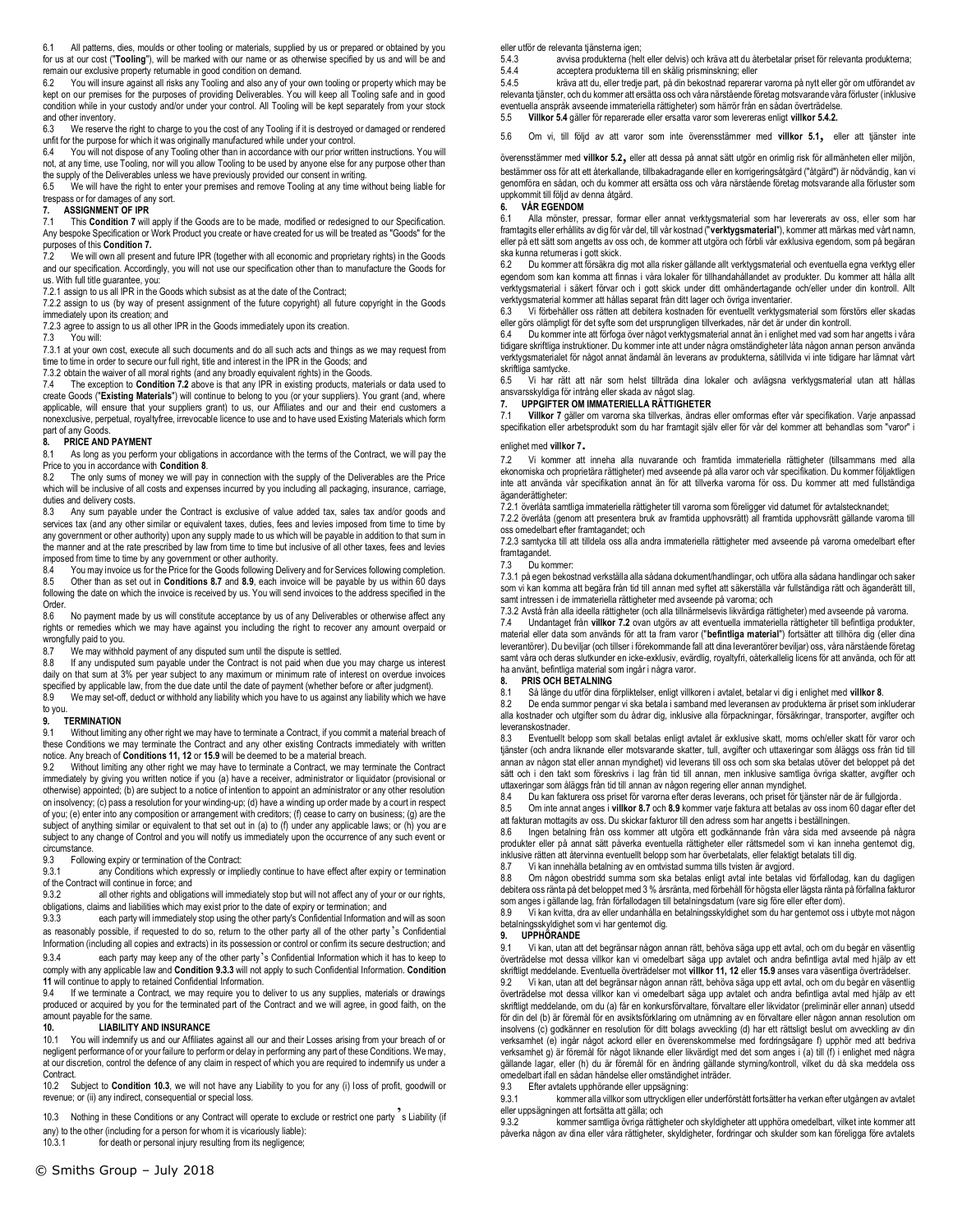### 10.3.2 for its fraud or fraudulent misrepresentation; or

10.3.3 for any matter for which it is not permitted by law to exclude or limit its liability.

10.4 The exclusions from and limitations of liability contained in these Conditions will apply after as well as before the date of expiry or termination of any Contract.

10.5 The exclusions from, and limitations of, liability set out in this **Condition 10** will be considered severally. The invalidity or unenforceability of any one sub-clause or clause will not affect the validity or enforceability of any other sub-clause or clause and will be considered severable from each other.

10.6 You will have satisfactory insurance cover with a reputable insurer to cover your obligations to us, including public liability insurance cover, cover for any potential liabilities arising from a Contract and any insurances required by law. You will provide evidence of your insurance coverage at our request.

### **11. CONFIDENTIALITY**

11.1 Except as set out in Condition 11.2, each party will:

11.1.1 only use the other party's Confidential Information for the purpose of performing its obligations and exercising its rights under the Contract;

11.1.2 keep the other party's Confidential Information secret, safe and secure; and

11.1.3 not disclose the other party's Confidential Information to any other person.

11.2 Each party may disclose the other party<sup>3</sup>s Confidential Information:<br>11.2.1 to the extent required by law, any court of competent iurisdictions

to the extent required by law, any court of competent jurisdiction or the rules of any government, public or regulatory body or any stock exchange; and<br>11.2.2 to its officers, directors, employees an

to its officers, directors, employees and professional advisers and, in our case, our Affiliates, agents and sub-contractors, who need the Confidential Information in order for that party to perform its obligations and exercise its rights under the Contract. A party disclosing the other party's Confidential Information under **Condition 11.2.2** will make sure that each person to whom it discloses that Confidential Information is bound by obligations of confidentiality no less onerous than those set out in this **Condition 11**.

11.3 Each party acknowledges and agrees that damages alone would not be an adequate remedy for breach of **Condition 11** by that party. Accordingly, the other party will be entitled, without having to prove special damages, to injunctive relief, equitable relief and/or specific performance for any breach or threatened breach of **Condition 11** by the first party.

**12. ETHICAL CONDUCT**<br>12.1 You will conduct your busine You will conduct your business ethically and lawfully and in accordance with our Supplier Code of Business Ethics (http://www.smiths.com/responsibility-supplier-code-of-business-ethics.aspx) or an equivalent

code of ethics. 12.2 You represent and warrant that you and your subcontractors and suppliers do not use or permit unacceptable labour practices, such as child or forced labour, or unsafe working conditions and comply with all

applicable labour and employment laws, regulations, standards and conventions, including the UN  $\overline{\phantom{a}}$  s Guiding

Principles on Business & Human Rights and the International Labor Organization s Conventions and any similar or equivalent laws applying in the jurisdiction in which we are registered.

12.3 You hereby acknowledge that you are aware of, and agree to comply with all applicable anti-bribery and anti-corruption laws, including but not limited to the Foreign Corrupt Practices Act (FCPA) (and related regulation and guidance) and any similar or equivalent laws applying in the jurisdiction in which we are registered.

12.4 You represent and warrant that you only supply minerals to us and our Affiliates from sources that do not (i) contribute to conflict; and/or (ii) benefit or finance armed groups in the Democratic Republic of Congo or any adjoining country. You have adopted, and require your suppliers of minerals to adopt, conflict mineral policies and management systems.

12.5 You will permit us, and any person nominated by us, to have such access to your premises, personnel. systems, books and records as we may require to verify your compliance with this **Condition 12**. We also reserve the right to inquire and investigate your conduct to satisfy ourself of your compliance with this **Condition 12** and to discontinue a business relationship with you if you or any of your officers, directors or employees is found to have breached any part of this **Condition 12.** 

#### **13. NOTICE**

13.1 Notices and other communications provided for the purposes of a Contract will be in writing, and

delivered by courier or by hand to the relevant party's address as specified on the Order (or such other address which is notified to the other party in writing from time to time), in the case of a notice to us, marked for the attention of such person as we specify.

### **14. EXPORT / IMPORT / ECONOMIC SANCTIONS CONTROLS**

You agree to comply with all applicable export controls and import and economic sanctions laws and regulations, including those of your country of incorporation, from where the Goods will be supplied, where the Goods will be received and any other relevant jurisdiction. You will also obtain, as required, and comply with all applicable government authorizations and their provisos in supplying the Goods. Without limiting the foregoing, you will not transfer any export controlled item, data or services provided by us in relation to the Contract, to include transfer to any persons, including those persons employed by or associated with, or under contract to you or you lower-tier suppliers, without the authority of an applicable licence, exemption or exception.

You will provide to us all information necessary to support any regulatory or government authorization requirements we have regarding the Goods.

14.3 You will indemnify us and our Affiliates for all Losses arising out of any breach by you of this Clause 14. **15. GENERAL**

15.1 The Contract constitutes the entire agreement between the parties and supersedes any prior agreement or arrangement in respect of its subject matter and, subject to **Condition 10.3**, neither party has entered into the Contract in reliance upon, and it will have no remedy in respect of, any misrepresentation, representatio n or statement (whether made by the other party or any other person and whether made by the first party or any other person) which is not expressly set out in the Contract.<br>15.2 A party's delay in exercising, partial exercising or fail

A party's delay in exercising, partial exercising or failure to exercise a right or remedy under the Contract will not constitute a waiver of, or prevent or restrict future exercise of, that or any other right or remedy. A waiver of any right, remedy, breach or default will only be valid if it is in writing and signed by the party giving it.

15.3 If any term of the Contract is found by any court or body or authority of competent jurisdiction to be illegal, unlawful, void or unenforceable, such term will be deemed to be severed from the Contract and this will not affect the remainder of the Contract which will continue in full force and effect.

15.4 Except to the extent otherwise specified in these Conditions, variations to the Contract must be agreed in writing and signed by both parties.

15.5 No partnership, agency or joint venture between the parties will be created by the Contract.

15.6 Each party agrees that it is an independent contractor and is entering into the Contract as principal and

not as agent for or for the benefit of any other person.<br>15.7 Fach of our Affiliates will be entitled to enforce Each of our Affiliates will be entitled to enforce in their own capacity the terms of any Contract under which that Affiliate receives a benefit.

15.8 Save as provided in **Condition 15.7**, the parties do not intend that any term of a Contract will be enforceable by any person who is not a party to it.

15.9 You may not assign, transfer, charge, hold on trust for any person or deal in any other manner with any of your rights under the Contract or sub-contract any of your obligations under the Contract. We may assign a Contract to our Affiliates.

© Smiths Group – July 2018

utgångsdatum eller uppsägningstid; och

9.3.3 vardera part kommer omedelbart att sluta använda den andra partens sekretessbelagda information och så snart som möjligt återlämna den andra partens sekretessbelagda information man förfogar över/kontrollerar (inklusive alla kopior och utdrag) till den andra parten, eller bekräfta säker destruktion av denna information; och

9.3.4 vardera part får behålla någon av den andra partens sekretessbelagda information som den måste ha tillgång till för att följa gällande lag. **Villkor 9.3.3** kommer inte att gälla för sådan sekretessbelagd information. **Villkor 11** kommer att fortsätta att gälla för kvarhållen sekretessbelagd information.

9.4 Om vi avslutar ett avtal kan vi komma att kräva att erhålla tillgångar, material eller ritningar från dig, vilka du har producerat eller förvärvat under den avslutade delen av avtalet, och vi kommer i god tro att avtala det belopp som ska betalas för detta.

### **10. SKADESTÅNDSSKYLDIGHET OCH FÖRSÄKRING**

10.1 Du kommer att ersätta oss och våra närstående företag för samtliga av våra och deras förluster som härrör från avtalsöverträdelse eller vårdslöst utförande från din sida, eller om du försummar att utföra eller blir försenad med utförandet av någon del av dessa villkor. Vi kan, efter eget gottfinnande, ta kontroll över försvaret av något anspråk för vilka du är skyldig att ersätta oss enligt ett avtal.

10.2 Med stöd av **villkor 10.3** har vi ingen skadeståndsskyldighet gentemot dig med avseende på (i) förlust av vinst, affärsvärde, eller intäkter; eller (ii) någon indirekt, följdskada eller särskild förlust.

10.3 Ingenting i dessa villkor eller något avtal kommer att verka för att utesluta eller begränsa en parts skadeståndsskyldighet (i förekommande fall) gentemot den andre (inkluderar även principalansvarig):<br>10.3.1 för dödsfall eller nersonskada som härrör från oaktsamhet:

10.3.1 för dödsfall eller personskada som härrör från oaktsamhet;<br>10.3.2 för bedrägeri eller bedräglig framställning: eller

10.3.2 för bedrägeri eller bedräglig framställning; eller<br>10.3.3 för alla frågor som det enligt lag inte är tillåtet at

10.3.3 för alla frågor som det enligt lag inte är tillåtet att utesluta eller begränsa sin skadeståndsskyldighet för.

10.4 De undantag från, samt ansvarsbegränsningar, som finns i dessa villkor kommer att gälla såväl före som efter utgångsdatumet eller upphörande av något avtal.

10.5 De undantag från skadeståndsskyldighet, och ansvarsbegränsningar som anges i **villkor 10**, kommer att beaktas separat. Någon delklausul eller klausuls ogiltighet eller ofullständighet påverkar inte giltigheten eller verkställbarheten av någon annan underklausul eller klausul, vilka kommer att anses vara avskiljbara sinsemellan. 10.6 Du kommer att ha tillfredsställande försäkringsskydd med en välrenommerad försäkringsgivare för att täcka dina skyldigheter gentemot oss, inklusive ansvarsförsäkring och försäkring mot eventuella skadestånd som kan uppstå i samband med ett avtal, samt eventuella försäkringar som krävs enligt lag. Du ska kunna bevisa ditt försäkringsskydd på vår begäran.

### **11. SEKRETESS**

11.1 Med undantag för vad som anges i villkor 11.2 kommer varje part att:

11.1.1 Endast använda den andra partens sekretessbelagda information för att fullgöra sina skyldigheter

och utöva sina rättigheter enligt avtalet.<br>11.1.2 hålla den andra partens 11.1.2 hålla den andra partens sekretessbelagda information hemlig, trygg och säker; och

inte avslöja den andra partens sekretessbelagda information till någon annan person.

11.2 Vaddera part kan komma att avslöja den andra partens sekretessbelagda information:

i den utsträckning som det krävs enligt lag, av domstol med kvalificerad behörighet, av någon stat, offentlig myndighet eller tillsynsmyndighet, eller någon börs; och<br>11.2.2 för sina tiänstemän, styrelseledamöter, anställda

11.2.2 för sina tjänstemän, styrelseledamöter, anställda och professionella rådgivare, och i vårt fall våra närstående företag, agenter och underleverantörer, som behöver sekretessbelagd information för att i egenskap av avtalspart fullgöra sina skyldigheter och utöva sina rättigheter enligt avtalet. En part som avslöjar den andra partens sekretessbelagda information enligt **villkor 11.2.2** ska se till att varje person till vilken den avslöjar sekretessbelagd information är bunden av sekretessförpliktelser, i lika hög grad som de som anges i **villkor 11**.

11.3 Varje part erkänner och godkänner att skadestånd i sig inte skulle vara ett lämplig åtgärd mot överträdelse av **villkor 11**. Följaktligen har den andra parten, utan att behöva bevisa speciella skador, rätt till förbudsföreläggande, skälighetsklausul, och/eller specifikt utförande för eventuell överträdelse eller hotad överträdelse av **villkor 11** av den första parten.

**12. ETISKT BETEENDE**

12.1 Du kommer att bedriva din verksamhet etiskt och lagligt och i enlighet med vår leverantörskod för företagsetik (http://www.smiths.com/responsibility-supplier-code-of-business-ethics.aspx) eller motsvarande etiska regler.

12.2 Du företräder och garanterar att du och dina underleverantörer och leverantörer inte använder eller tillåter oacceptabla arbetsmetoder som barn- eller tvångsarbete eller osäkra arbetsförhållanden, och följer alla gällande arbets- och anställningslagar, förordningar, standarder och konventioner, inklusive FN: s riktlinjer för företagsrättigheter och mänskliga rättigheter samt Internationella arbetsorganisationens konventioner eller motsvarande lagar som gäller i den jurisdiktion där vi är registrerade.

12.3 Du bekräftar härmed att du är medveten om och accepterar att följa all gällande lagstiftning mot mutor och för korruptionsbekämpning, inklusive men inte begränsat till FCPA (och relaterad reglering och vägledning) och liknande eller likvärdiga lagar som gäller i den jurisdiktion där vi är registrerade.

12.4 Du förklarar och garanterar att du till oss och våra närstående företag endast levererar mineraler från källor som inte (i) bidrar till konflikter; och/eller (ii) drar nytta av eller finansierar beväpnade grupper i Demokratiska republiken Kongo eller något angränsande land. Du har antagit, och kräver att dina leverantörer av mineraler ska anta en policy ledningssystem med avseende på konfliktmineraler.

Du tillåter oss, och alla personer som utsetts av oss, att ha sådan tillgång till dina lokaler, personal, system, böcker och dokument som vi kan komma att kräva för att verifiera din efterlevnad av **villkor 12**. Vi förbehåller oss också rätten att ställa frågor om och undersöka ditt beteende för att försäkra oss om att du har följt **villkor 12**, och att avbryta en affärsrelation med dig om du eller någon av dina tjänstemän, ledare eller anställda har befunnits ha brutit mot någon del av **villkor 12.** 

# **13. OBSERVERA**

Meddelanden och annan kommunikation som tillhandahålls i enlighet med ett avtal kommer att vara skriftligt och levereras med kurir eller via direktöverlämning till den relevanta partens adress som anges i beställningen (eller annan adress som skriftligen meddelats den andra parten från tid till annan tid), i händelse av att ett meddelande ska sändas till oss, finns det ett, av oss, specificerat namn utskrivet.

# **14. EXPORT / IMPORT / EKONOMISKA SANKTIONSKONTROLLER**

Du godkänner att du ska följa alla gällande exportkontroller och import- och ekonomiska sanktionslagar och förordningar, inklusive de i det land där du ingår, varifrån varorna kommer att levereras, därifrån varorna kommer att levereras och någon annan relevant jurisdiktion. Du kommer också att erhålla, efter begäran, och följa alla tillämpliga myndighetsgodkännanden och deras villkor vid leverans av varorna. Du kommer, utan begränsning av det ovanstående, att i enlighet med avtalet inte att överföra någon exportkontrollerad vara, data eller tjänster som tillhandahålls av oss, till några personer, inklusive de personer som anställs av eller är associerade med eller under avtal till dig eller underleverantörer, utan befogenhet från en tillämplig licens, dispens eller undantag.

Du ska ge oss all information som är nödvändig för att stödja alla krav som någon tillsynsmyndighet eller statlig myndighet har angående varorna.

14.3 Du kommer att ersätta oss och våra närstående företag för alla förluster som uppstår på grund av att du skulle bryta mot paragraf 14.

### **15. ALLMÄNT**

Avtalet utgör hela överenskommelsen mellan parterna och ersätter eventuella tidigare avtal eller arrangemang med avseende på dess ämne och, med förbehåll för **villkor 10.3**, har ingendera parten ingått avtalet på grundval av, och kommer inte att ha något rättsmedel mot, eventuellt förekommande falsk framställning, framställning eller uttalande (oavsett om den har gjorts av den andra parten eller någon annan person, och om den görs av den första parten eller någon annan person) som inte uttryckligen anges i avtalet.